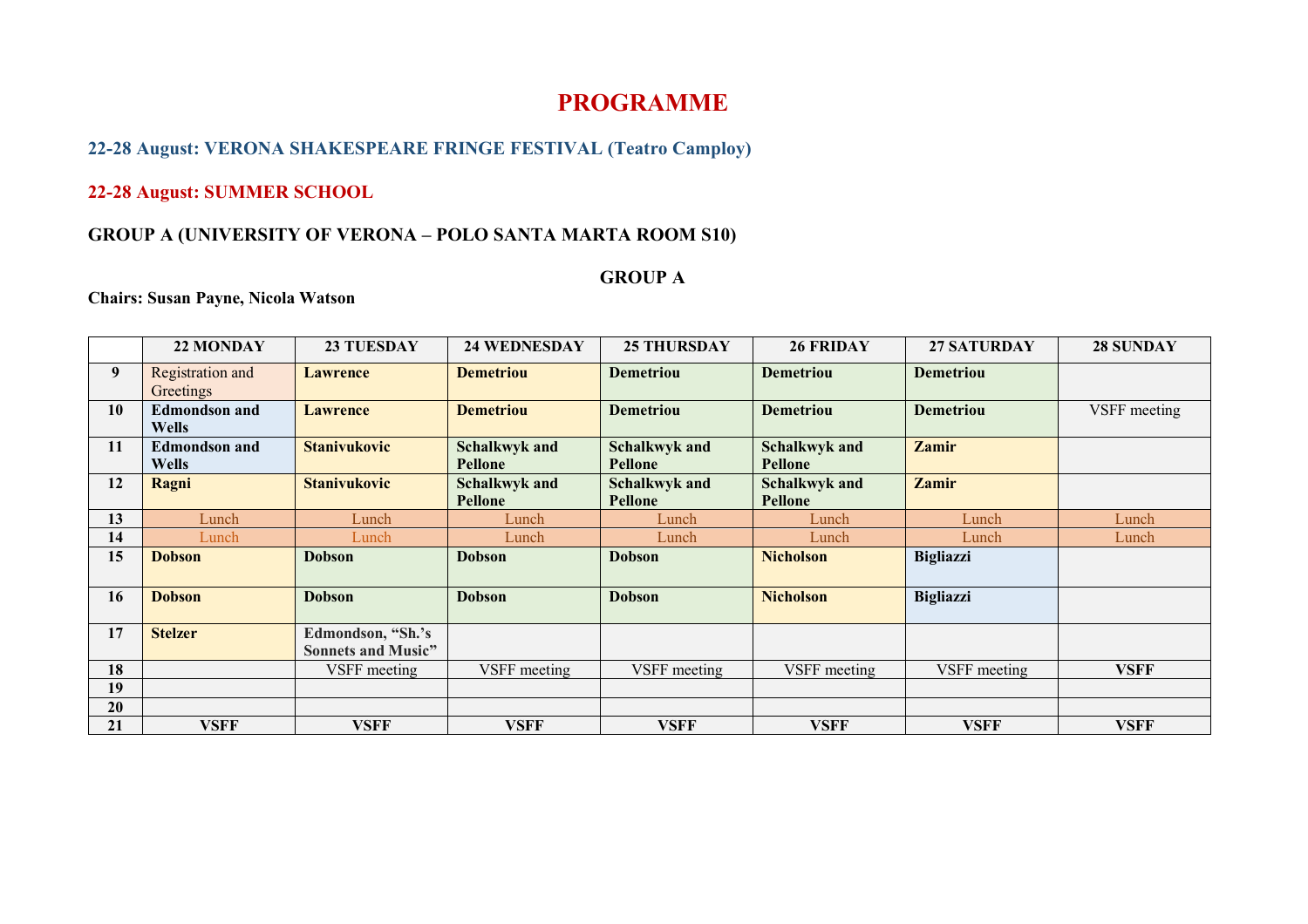|                 | Greetings                                        |  |  |  |  |
|-----------------|--------------------------------------------------|--|--|--|--|
| 2 <sub>h</sub>  | Keynote                                          |  |  |  |  |
| 14h             | Lectures: 1.30 followed by 30-minute discussion  |  |  |  |  |
| 28 <sub>h</sub> | Seminars: 6-hour sessions (3 two-hour classes)   |  |  |  |  |
| 2 <sub>h</sub>  | <b>Closing Lecture</b>                           |  |  |  |  |
|                 | VSFF: meetings with the actors                   |  |  |  |  |
|                 | <b>VSFF: Performances at the Camploy Theatre</b> |  |  |  |  |

**Group A:** Introduction to Shakespeare and the Mediterranean: Past and Present

# **1. Text and Re-Sources:**

## **1.1: Texts Analysis**

## **1.2:** *The Tempest* **and the Mediterranean: What is a Source?**

 travel accounts and cultural imaginary between the Mediterranean and the Atlantic Ocean the influence of classical authors such as Virgil and Ovid on *The Tempest* performative models of Italian origin: tragicomedy and Commedia dell'Arte Mediterranean performative models Mediterranean archetypes of classical origin

# **2. Receptions, Adaptations, Performances**

 intermediality and iconographic, musical, and textual remediations of *The Tempest* from the stage to the screen and the new digital media: *The Tempest* in the Mediterranean today adaptations (parodies, sequels, spinoffs, …) and reinterpretations of the play in Italy and in Mediterranean cultures (selected examples)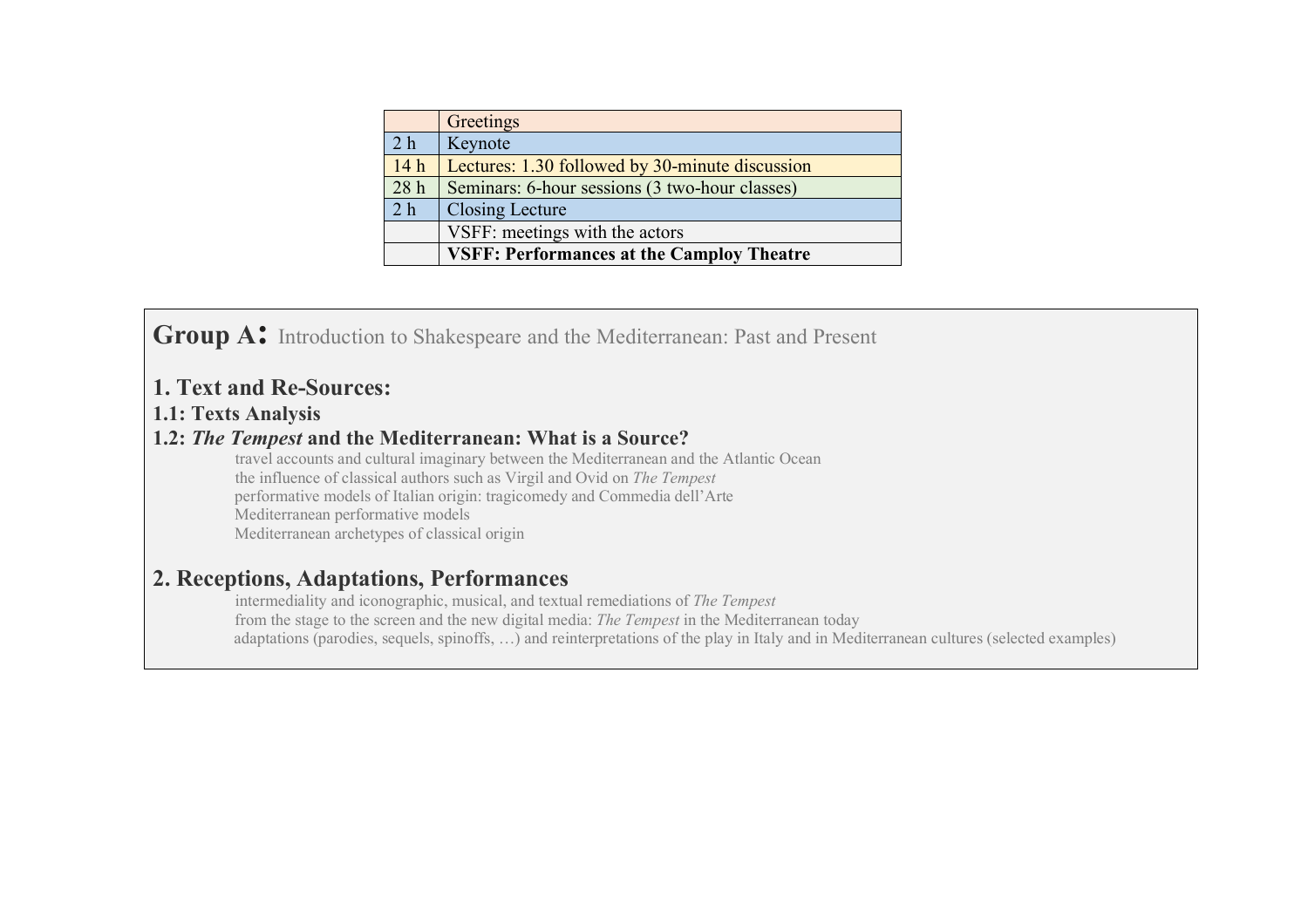# **PROGRAMME**

# **MONDAY 22nd AUGUST**

#### 9.00 Registration 9.30 Greetings: Silvia Bigliazzi (Verona University)

#### **Session 1: Shakespeare and the Mediterranean**

Keynote Lecture: 10-12: Paul Edmondson and Stanley Wells (The Birthplace Shakespeare Trust): "How Did Shakespeare Write *The Tempest*?

12-13: Cristiano Ragni (Verona University): "Shakespeare's Demiurge. Platonic Resonances in *The Tempest*"

Lunch

#### **Session 2: Receptions, Adaptations, Performances**

15-17: Michael Dobson (The Shakespeare Institute): "*The Tempest*, the Old Masters, and Public Art in Britain, 1736-1824"

17-18: Emanuel Stelzer, "*The Tempest* in Italian Dialects"

## **TUESDAY 23rd JULY**

#### **Session 1: Text and Resources**

- 9-11: Jason Lawrence (University of Hull): "'The rarer action is / In virtue than in vengeance': *The Tempest* as Italianate Revenge Tragicomedy."
- 11-13: Goran Stanivukovic (Saint Mary's University in Halifax): "The Ovidian Sea and the Mediterranean in *The Tempest*"

Lunch

#### **Session 2: Receptions, Adaptations, Performances**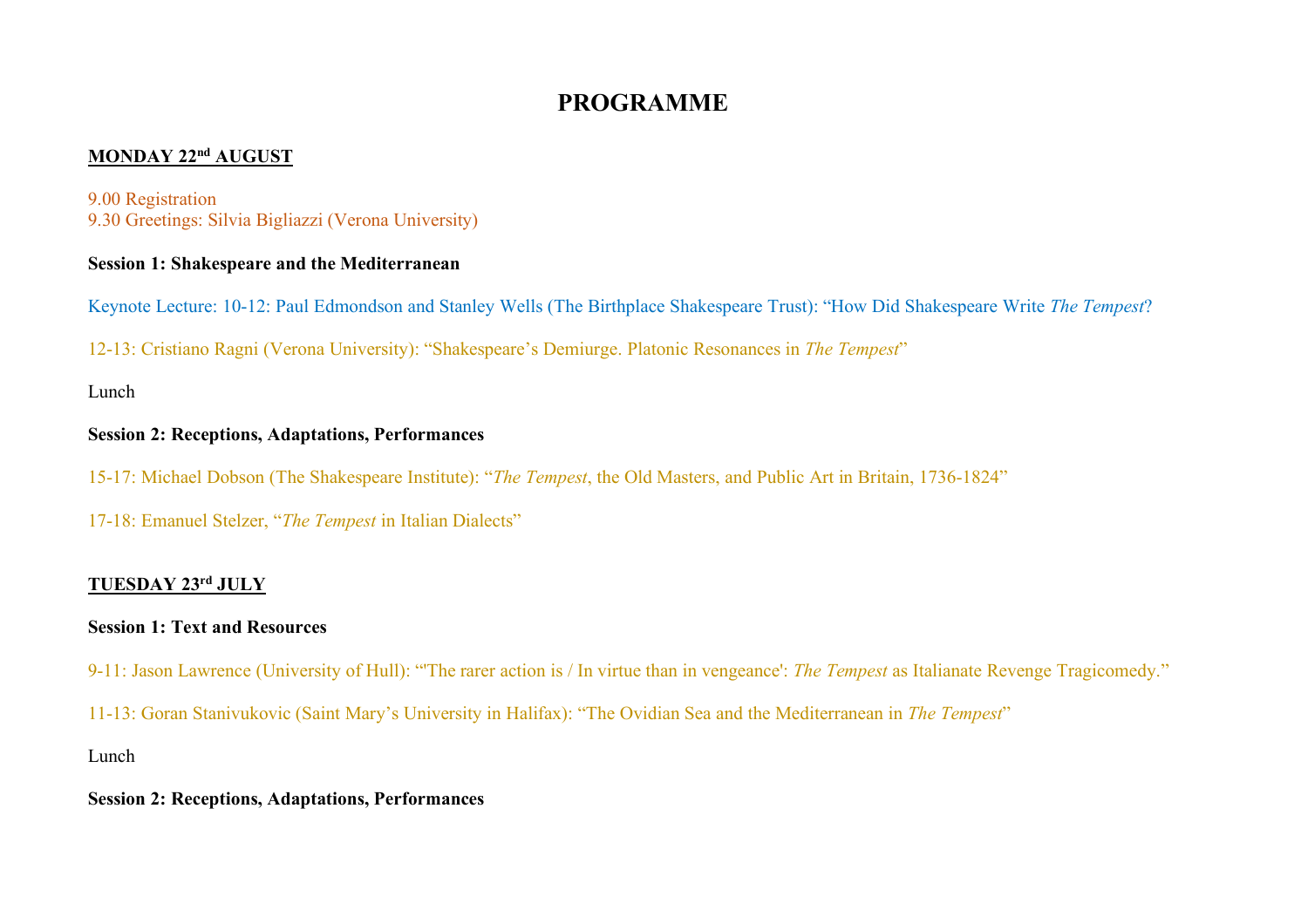15-17: Michael Dobson (The Shakespeare Institute): "'The Mediterranean, Infinity, and Beyond: *The Tempest* and Its Reorientations, 1610-2022" (1)

17-18: Paul Edmondson, "Shakespeare's Sonnets and Music"

# **WEDNESDAY 24th AUGUST**

#### **Session 1: Text and Resources**

9-11: Tania Demetriou (University of Cambridge): "Odysseys from Homer to *The Tempest*"

11-13: David Schalkwyk (Queen Mary University of London) and Elena Pellone (The Shakespeare Institute): "Storms or Hurricanoes? Returning *The Tempest* to the Mediterranean" (1)

Lunch

#### **Session 2: Receptions, Adaptations, Performances**

15-17: Michael Dobson (The Shakespeare Institute): "'The Mediterranean, Infinity, and Beyond: *The Tempest* and Its Reorientations, 1610-2022" (2)

# **THURSDAY 25th AUGUST**

## **Session 1: Text and Resources**

9-11: Tania Demetriou (University of Cambridge): "Shakespeare and the Sea' (1)

11-13: David Schalkwyk (Queen Mary University of London) and Elena Pellone (The Shakespeare Institute): "Storms or Hurricanoes? Returning *The Tempest* to the Mediterranean" (2)

Lunch

#### **Session 2: Receptions, Adaptations, Performances**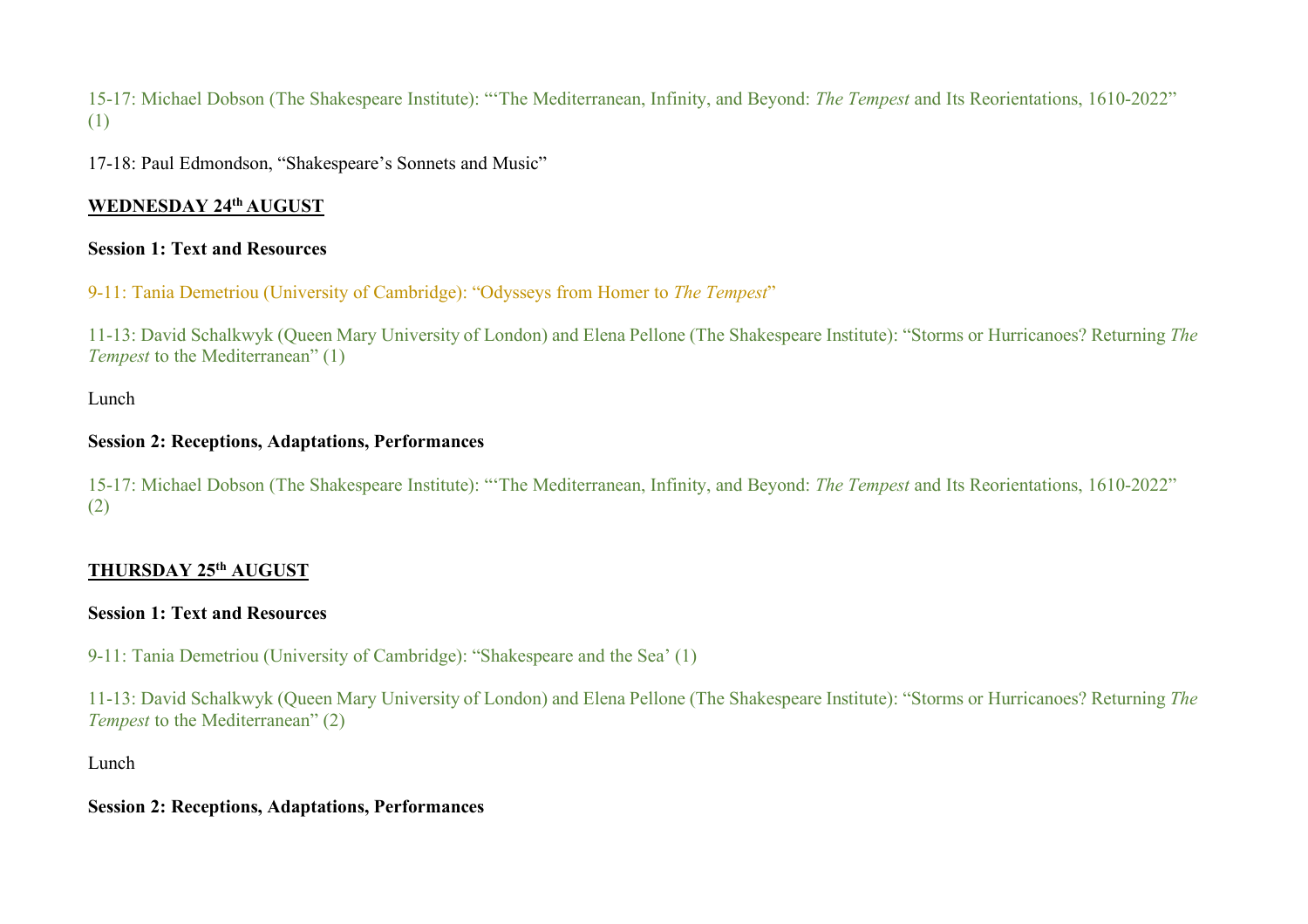15-17: Michael Dobson (The Shakespeare Institute): "'The Mediterranean, Infinity, and Beyond: *The Tempest* and Its Reorientations, 1610-2022" (3)

## **FRIDAY 26th AUGUST**

#### **Session 1: Text and Resources**

9-11: Tania Demetriou (University of Cambridge): "Shakespeare and the Sea' (2)

11-13: David Schalkwyk (Queen Mary University of London) and Elena Pellone (The Shakespeare Institute): "Storms or Hurricanoes? Returning *The Tempest* to the Mediterranean" (3)

## Lunch

#### **Session 2: Receptions, Adaptations, Performances**

15-17: Eric Nicholson (New York University, Florence): "Acting Out Fantasy Islands: *The Tempest*'s Mediterranean/English/Bermuda Triangle on Stage, Screen, and Beyond"

# **SATURDAY 27th AUGUST**

## **Session 1: Text and Resources**

9-11: Tania Demetriou (University of Cambridge): "Shakespeare and the Sea' (3)

11-13: Tzachi Zamir (Hebrew University of Jerusalem): "For-Giving"

## Lunch

Closing Lecture: 15-17: Silvia Bigliazzi (Verona University): "Navigating Time: Memories of Mediterranean Worlds"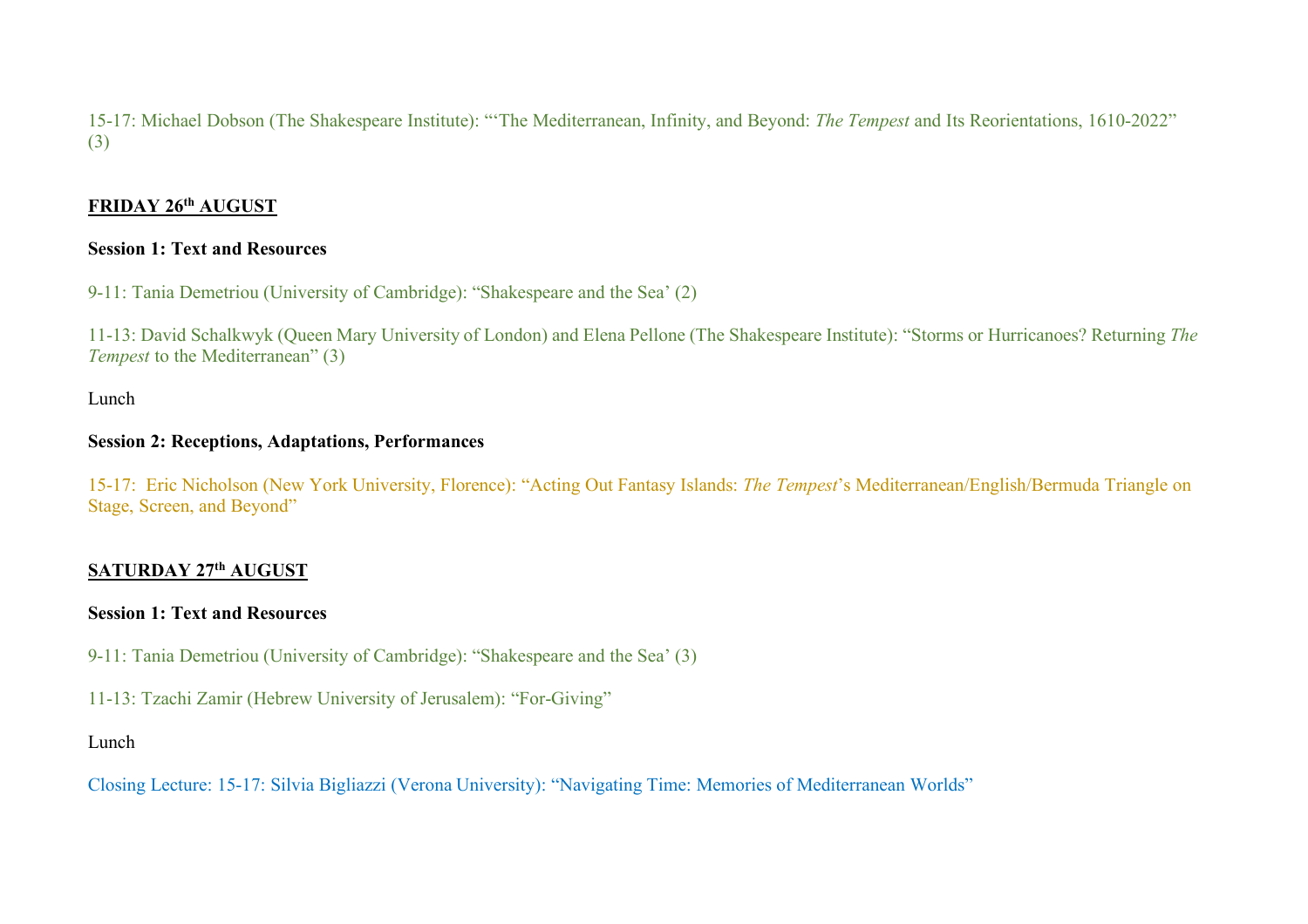# **ABSTRACTS**

#### **SILVIA BIGLIAZZI: "Navigating Time: Memories of Mediterranean Worlds"**

As Kermode has aptly summarised, *The Tempest* starts where other romances end (Kermode 2000: 286), which demands long expositions and recapitulations. Narratives articulate memories and give them new shapes. *The Tempest* accommodates within its romance frame memories of the ancient past as well as of contemporary Mediterranean models and archetypes. It develops through a continuous display of theatrical spectacle and narrative rhetoric, which, while inhibiting dramatic action proper, parallels, and competes with, visual gesture and pageantry. This lecture will concentrate on the role of memory within the play and in the dynamic relation with other memories of the Mediterranean past. It will explore how the narrative intricacies within a strangely 'regular' play, timewise, raises intriguing questions on the nature of theatre itself, its time-space dimension and representational potential, as well as on human capacity to make sense of time and memory in un unstable world of deluding appearances.

#### **TANIA DEMETRIOU:**

#### **Lecture: "Odysseys from Homer to** *The Tempest***"**

This lecture will consider the afterlife of Homer's *Odyssey* between the ancient world and the Renaissance and the textual journeys by which its themes and moods will have reached Shakespeare and his contemporaries. It will then explore the possibility that Homer's marine epic, which was also the generic blueprint, according to Aristotle, for tragicomedy influenced Shakespeare's dramatic practice in his late plays.

#### **Seminar: "Shakespeare and the Sea"**

These seminars will consider *The Tempest* and the Mediterranean, in the context of Shakespeare's broader engagement with the sea. The first seminar will explore the literary role of the sea in classical genres that were foundational for Shakespeare's tragicomedy, including epic, Roman comedy, and Greek romance. The second seminar will look at the Mediterranean setting of *The Tempest* in particular against this framework. The third will focus on ecocritical approaches to the sea and marine environment, asking how they can complicate these literary questions.

#### **MICHAEL DOBSON:**

#### **Lecture: "***The Tempest***, the Old Masters, and Public Art in Britain, 1736-1824"**

This lecture will consider the extensive participation of the Shakespeare canon in general, and *The Tempest* in particular, in the early development of institutions devoted to providing public access to the visual arts in Britain. It will look in particular at *Tempest-*based paintings by Hogarth, Romney, Fuseli and Bunbury to explore the ways in which this Mediterranean-set play helped British artists to negotiate a place for themselves in relation to the Italian tradition of the Old Masters.

#### **Seminar: "The Mediterranean, Infinity, and Beyond:** *The Tempest* **and Its Reorientations, 1610-2022"**

When it comes to inspiring creative supplements – whether imitations spin-offs, adaptations or parodies -- *The Tempest* has been one of the most generative texts in the Shakespeare canon. This seminar will read a selection of responses to *The Tempest* across time, with particular attention to the imagined location and connotations of the island to which its action is (usually) confined. How far have this play's post-Shakespearean adaptors replicated the cultural politics involved when an English Renaissance playwright depicts imaginary territory in the Mediterranean?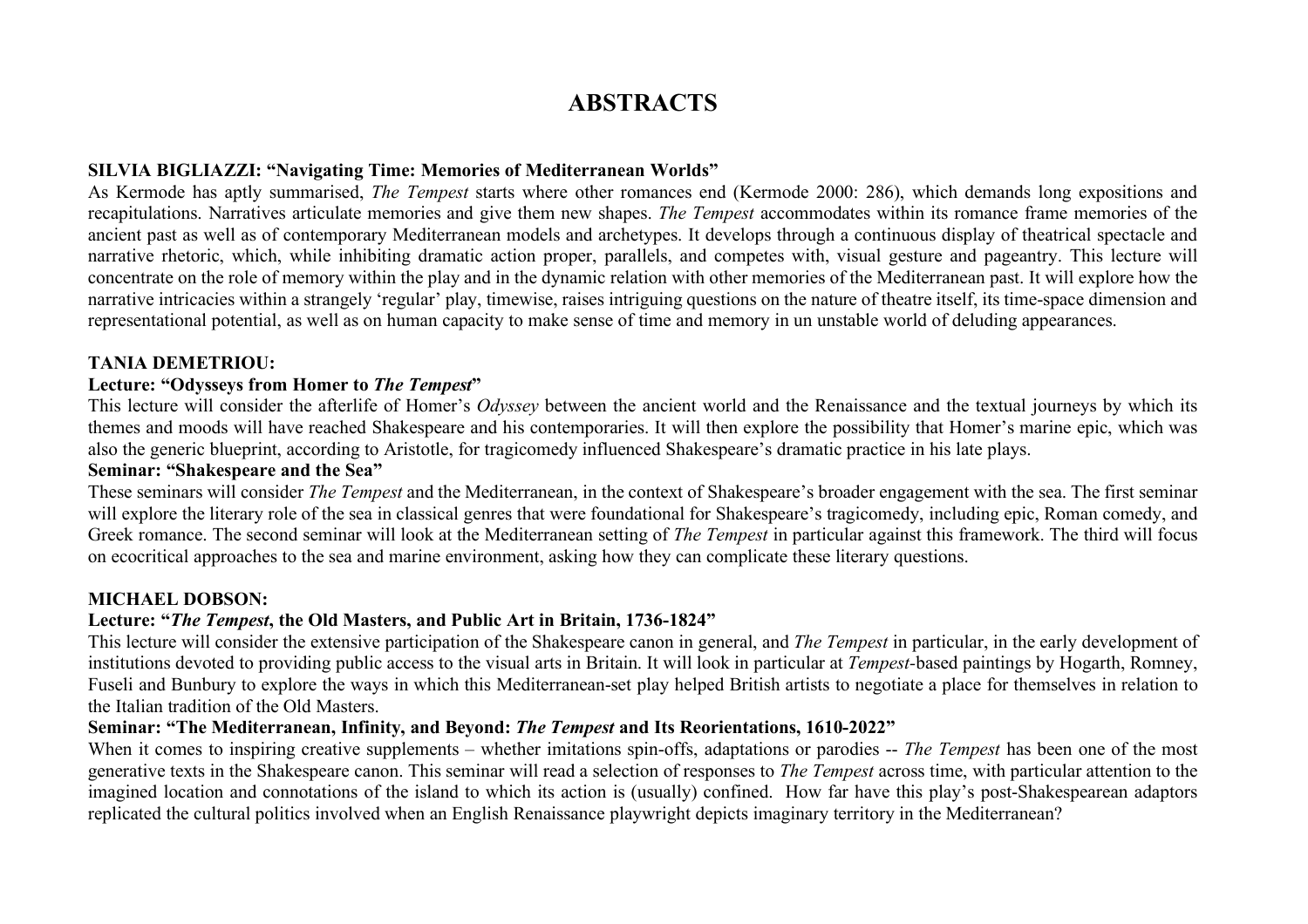#### **PAUL EDMONDSON AND STANLEY WELLS, "How Did Shakespeare Write** *The Tempest***?"**

This joint presentation will fall into four parts:

1 A discussion of the play's relationship to contemporary writings about the Mediterranean and about voyages to the New World.

2. Discussion of the play's origins in classical literature, especially the writings of Virgil and Ovid, with which Shakespeare became familiar at the King's New School in Stratford-Upon-Avon, only a hundred yards distant from New Place, where he probably wrote the play.

3. Discussion of the play's indebtedness to Montaigne's *Essais*.

4. Discussion of the play's dramaturgy, including its time scheme, its relationship to the new-classical unities of time, place and action, its casting requirements, and its use of music.

## **PAUL EDMONDSON, "Shakespeare's Sonnets and Music"**

A selection of Shakespeare's Sonnets are presented alongside extracts of popular songs in a delightful combination of poetry, music, and commentary. Shakespeare expert Paul Edmondson weaves together Shakespeare's many moods of love with works by Coward, Gershwin, Porter, Lerner and Lowe, Kern, Rogers and Hart, and more.

## **JASON LAWRENCE, "'The rarer action is / In virtue than in vengeance':** *The Tempest* **as Italianate Revenge Tragicomedy"**

Some twenty-five years after Robert Henke first suggested that Shakespeare's late plays might be approached as generic variations on Italianate pastoral tragicomedy, this session will consider the playwright's final single-authored play *The Tempest* (1611) in relation to Battista Guarini's celebrated Italian model in *Il pastor fido* (1590), and particularly its reception and significant impact on the English stage in the first decade of the seventeenth century. Although direct engagement in England with Guarini's play and its theoretical defence is usually traced to John Fletcher's *The Faithful Shepherdess* in around 1608-1609, in this session we will discover how Shakespeare's play in fact engages closely with two earlier dramatic responses to Guarinian tragicomedy, John Marston's *The Malcontent* (1603-1604) and Samuel Daniel's *The Queenes Arcadia* (1606). Marston's play, the first self-styled English 'tragicomedia', is often associated with Shakespeare's *Measure for Measure* (1604) as part of an early Jacobean vogue for Italianate disguised duke plays, but I will suggest that it is equally significant as a tragicomedic model for Shakespeare's later deposed duke play, whose protagonist, like the earlier banished duke of Genoa, ultimately urges repentance and chooses forgiveness over revenge. Shakespeare is also familiar with Daniel's play, the first professed English 'pastorall trage-comedie', which was performed in Oxford for Queen Anne during a royal visit to the university in 1605, with both playwrights utilizing the same essay from John Florio's translation of Montaigne (1603) in the construction of their respective arcadian visions. Shakespeare's engagement with both of these earlier English models for tragicomedy in his late work suggests that he was attempting his own similar generic experiment in *The Tempest*, a play which we might thus describe and explore as an Italianate revenge tragicomedy.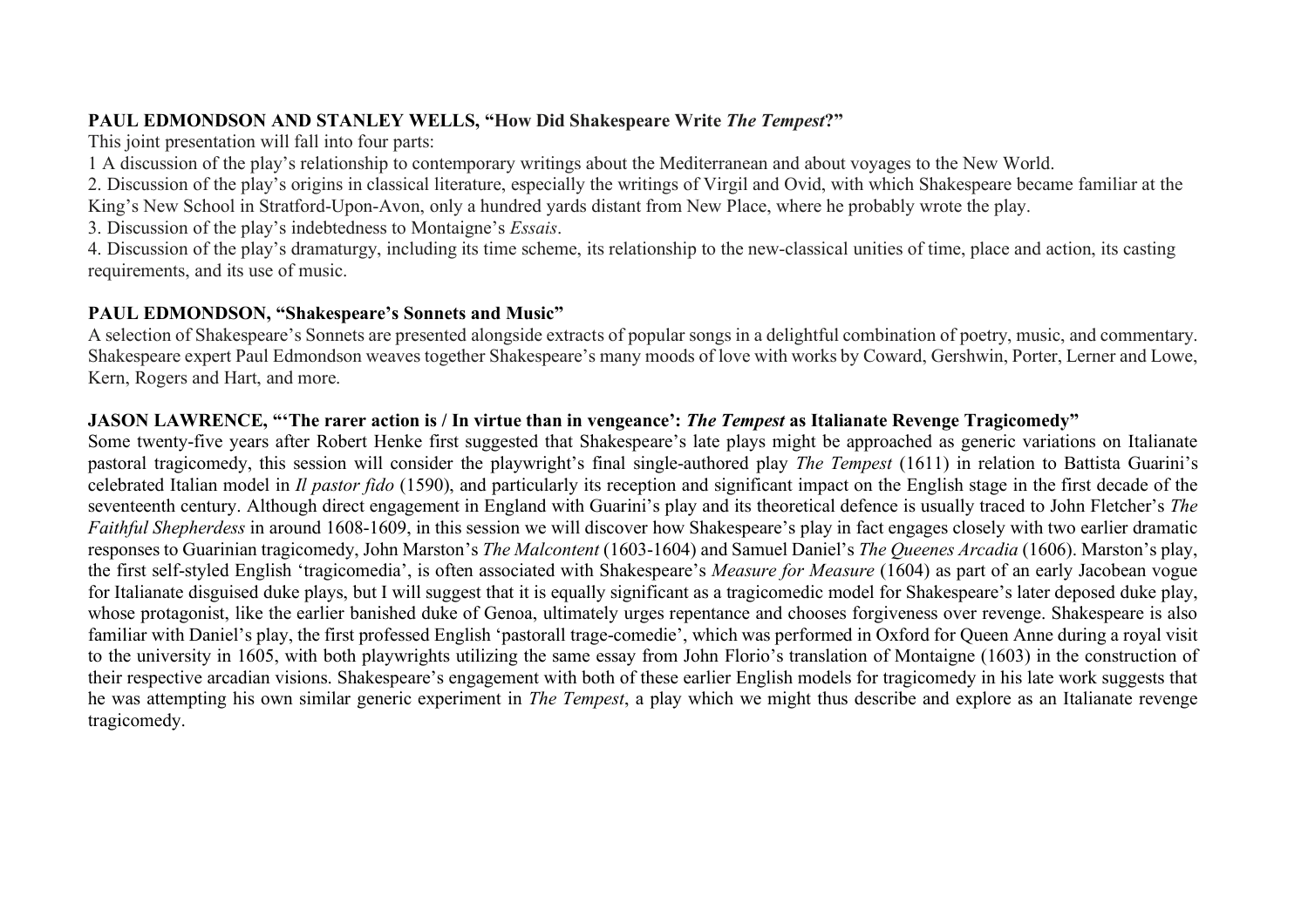**ERIC NICHOLSON, "Acting Out Fantasy Islands:** *The Tempest***'s Mediterranean/English/Bermuda Triangle on Stage, Screen, and Beyond"** Like several other Shakespearean texts that have suffered from generalizing critical assumptions and labels, *The Tempest* has been erroneously called "a play without a source," and/or over-emphatically dubbed "Shakespeare's new world [of the Americas] play." Instead, as recent studies have demonstrated, this late tragicomedy applies several significant "scenarios," "maschere," and "lazzi" from the Italian "commedia dell'arte" repertoire to its transformations of Virgilian epic, classical and Renaissance pastoral, revenge tragedy, court wedding masque, and maritime travel narratives. Moreover, while its script cites "the still-vex'd bermoothes" (Bermudas) and a "brave new world," it also mentions "the Mediterranean," the only instance of this word in Shakespeare's works. My presentation thus will invite students to consider how *The Tempest*'s setting, specified in The First Folio as an "un-inhabited island," is in fact the space of its performance, a fluid, protean theatrical *tabula rasa* capable of becoming local habitations and names in the Mediterranean Sea near Sicily, in a Jacobean London playhouse, in the western Atlantic Ocean, and in an infinite variety of utopian/dystopian fantasy/reality zones ranging from futuristic outer space planets like Altair IV to an early 21<sup>st</sup> century English women's prison. The last-named sites are respectively the "Forbidden Planet" of the eponymous 1956 MGM sci-fi movie starring Robby the Robot, and the represented venue of Phyllida Lloyd's 2016 Donmar King's Cross Theatre production: these adaptations will feature in my talk, along with Peter Brook's Théâtre Bouffes du Nord *Tempête* (1990), Peter Greenaway's *Prospero's Books* (1991), and Julie Taymor's *Tempest* (2010), starring Helen Mirren as Prospera, mother of Miranda. As a suitably Italianate epilogue to my exploration of the heterotopic, "mash-up" qualities of the isle that is *The Tempest*, I will introduce the transformed encore (planned for 2023) of my own previous (2004) bilingual, experimental staging of the play (using Alessandro Serpieri's Italian translation).

#### **CRISTIANO RAGNI, "Shakespeare's Demiurge. Platonic Resonances in** *The Tempest***"**

Shakespeare's *The Tempest* is generally considered as a sort of "echo chamber" of the various motifs the playwright had dealt with in his previous works (Greenblatt 1997: 3047). At the same time, the play also resonates with the preeminent myths of Western, and particularly Mediterranean, civilization. By setting *The Tempest* against the backdrop of Plato's philosophical myths of origin, this lecture will put forward evidence of the similarities between Shakespeare's Prospero and the divine-like "Artifex" that the Greek philosopher had presented in his most famous cosmological work, the *Timaeus*.

#### **DAVID SCHALKWYK AND ELENA PELLONE, "Storms or Hurricanoes? Returning** *The Tempest* **to the Mediterranean"**

This seminar will be divided into three sections of two-hours each. Its teaching mode is class discussion based on selected readings, not lectures. The first two hours are devoted to a close reading of Shakespeare's play, without attention to critical literature.

This forms a textual basis for a discussion in the second section, of the move in criticism of *The Tempest* from the Mediterranean to the Americas. This shift's emphasised the play's anticipation of colonization and racial exploitation, and was initiated by African and Carribean appropriations of the play in the 1960s, and Materialist readings in the UK the USA in the 1980s and 1990s.

The final two hours seek to bring the play back to the Mediterranean by attending to its overt setting between Milan and Tunisia; its uses of Ovid; its invocation of Renaissance concepts of magi; its uses of music, masque and the embodiment of Renaissance gods and goddesses and pastoral conventions; and its original performance history. This section will also attend to textual criticism as a focal point for the play's depiction of gender, especially the political valorization of virginity, the uses of women as an extension of patriarchal power, and the gender stereotyping of witchcraft.